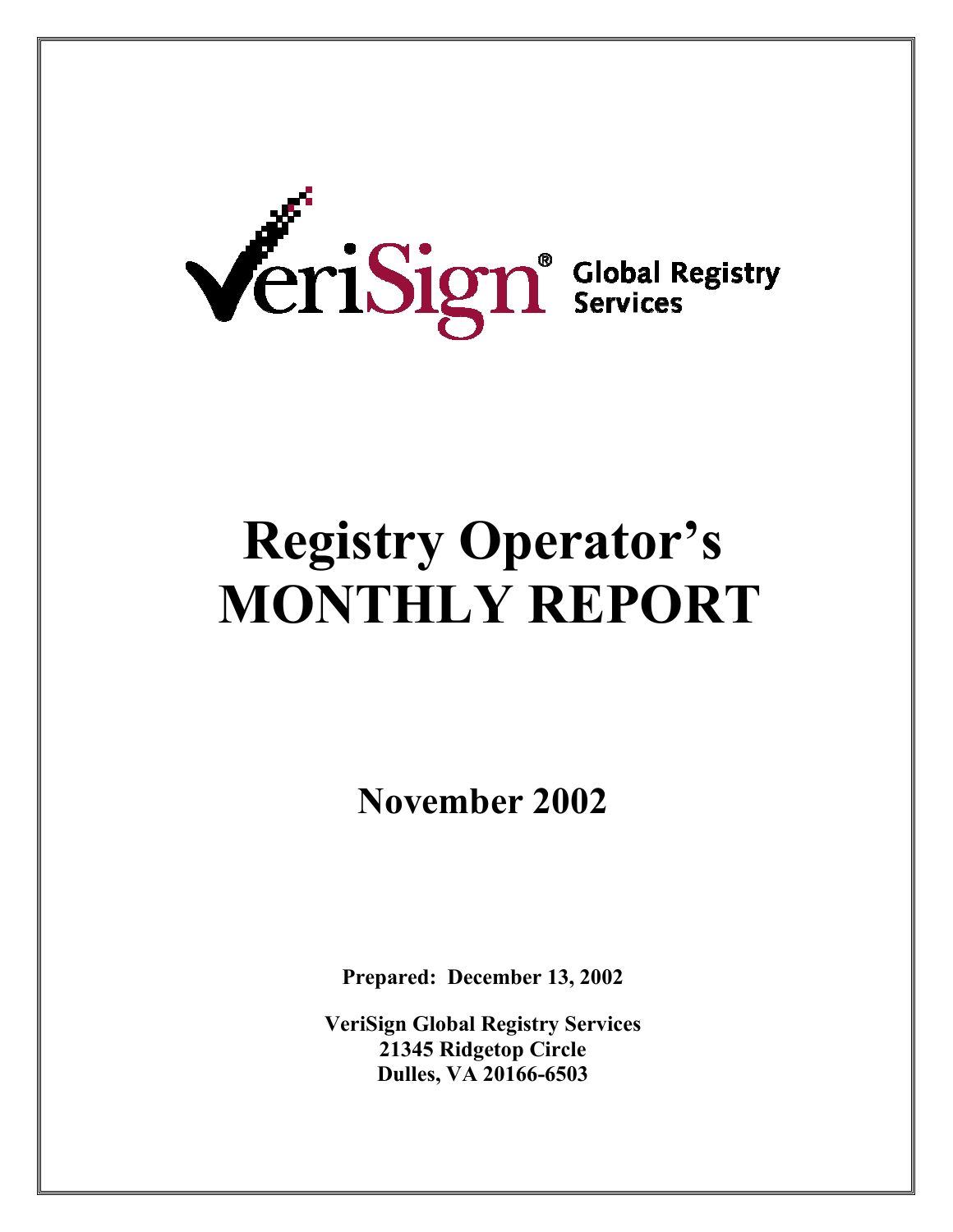As required by the ICANN/VeriSign Registry Agreements (Section 8 for .com; Section 3.15 for .net and .org), this report provides an overview of VeriSign Registry activity through the end of the reporting month. The information is primarily presented in table and chart format with text explanations as deemed necessary. The information is provided in the order as listed in *Appendix T* of the Registry Agreements. Pursuant to the agreements, "...items 5 - 12 shall be kept confidential by ICANN until three months after the end of the month to which the report relates.".

Information is organized as follows:

| 1.  |                                                                                    |  |
|-----|------------------------------------------------------------------------------------|--|
|     |                                                                                    |  |
| 2.  |                                                                                    |  |
|     | Table 2 – Service Level Agreement Performance – November 2002 3                    |  |
| 3.  |                                                                                    |  |
|     |                                                                                    |  |
| 4.  | Completed SRS Software Releases                                                    |  |
|     |                                                                                    |  |
| 5.  |                                                                                    |  |
| 6.  |                                                                                    |  |
| 7.  |                                                                                    |  |
| 8.  | Whois Service Activity                                                             |  |
|     |                                                                                    |  |
| 9.  | Monthly Growth Trends.                                                             |  |
|     | Table 6 – Total Monthly Domain Name Transaction Trend by Category (millions)7      |  |
|     | Table 7-Total Monthly Name Server Transactions by Category (millions)              |  |
| 10. | Total Number of Transactions by Subcategory by Month                               |  |
|     | Table 8 – Total Monthly Domain Name Write Transactions by Subcategory (millions) 8 |  |
|     | Table 9 - Total Monthly Name Server Write Transactions by Subcategory (millions)8  |  |
| 11. |                                                                                    |  |
|     |                                                                                    |  |
| 12. |                                                                                    |  |
| 13. | Other Information.                                                                 |  |
|     |                                                                                    |  |
|     |                                                                                    |  |
|     |                                                                                    |  |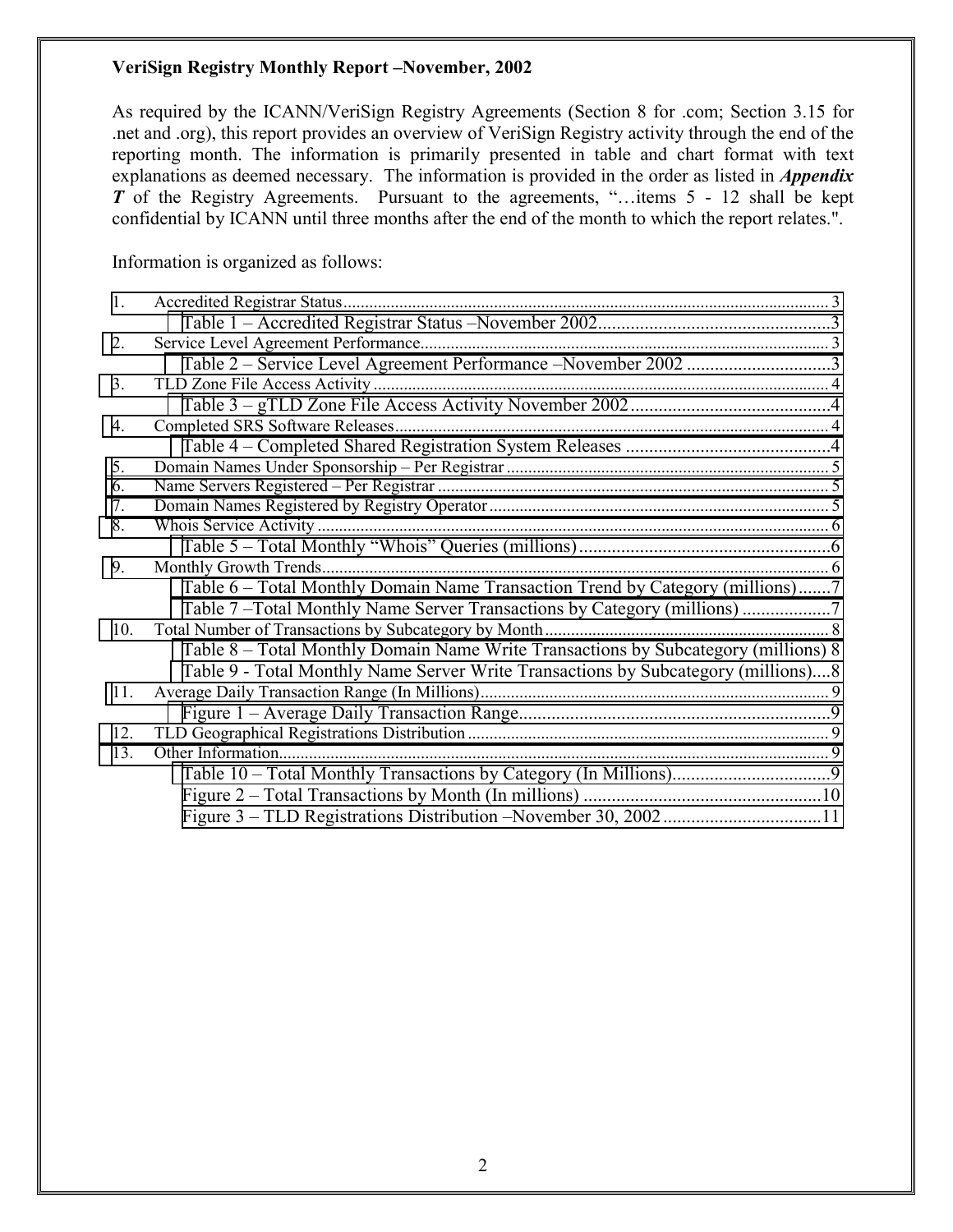#### <span id="page-2-0"></span>**1. Accredited Registrar Status**

**Table 1** displays the current number and status of the ICANN accredited registrars. The registrars are grouped into three categories:

- 1. **Operational Registrars:** Those who have authorized access into the Shared Registration System (SRS) for processing domain name registrations.
- 2. **Registrars In The Ramp-Up Period:** Those who have received a password to access the Registry operational test and evaluation (OT&E) environment. The OT&E environment is provided to allow registrars to develop and test their systems with the SRS.
- 3. **Registrars In The Pre-Ramp-Up Period:** Those who have been sent a welcome letter from the VeriSign Registry but have not yet executed the Registry Confidentiality Agreement and/or have not yet submitted a completed Registrar Information Sheet. In most cases registrars are sent welcome letters via overnight express mail on the same day accreditation notification is received from ICANN.

| <b>Status</b>                    | # of Registrars |
|----------------------------------|-----------------|
| <b>Operational Registrars</b>    | 115             |
| Registrars In Ramp-Up Period     | 38              |
| Registrars In Pre-Ramp-Up Period | 28              |
| Total                            | 181             |

**Table 1 – Accredited Registrar Status –November 2002** 

## **2. Service Level Agreement Performance**

**Table 2** compares Service Level Agreement (SLA) Requirements with Actual Performance for the reporting month. As required by the ICANN/VeriSign Registry Agreements (Section 21 for .com; Section 3.3 for .net and .org), the VeriSign Registry is committed to provide service levels as specified in Appendix D of the agreements and to comply with the requirements of the SLA in Appendix E of the agreements. The SLA is incorporated into the VeriSign Registry Registrar Agreement that is executed with all operational registrars. **Note:** *The SLA permits two 12-hour windows per year to perform major upgrades.* 

|  |  | Table 2 – Service Level Agreement Performance – November 2002 |  |
|--|--|---------------------------------------------------------------|--|
|  |  |                                                               |  |

| <b>Metric</b>        | <b>SLA Requirement</b> | <b>Actual Performance</b> |
|----------------------|------------------------|---------------------------|
| Total outage         | 8 hours                | 3 hours 02 minutes        |
| Unplanned outage     | 4 hours                | 0 hours 00 minutes        |
| Check domain average | 3 seconds              | .01 seconds               |
| Add domain average   | 5 seconds              | .01 seconds               |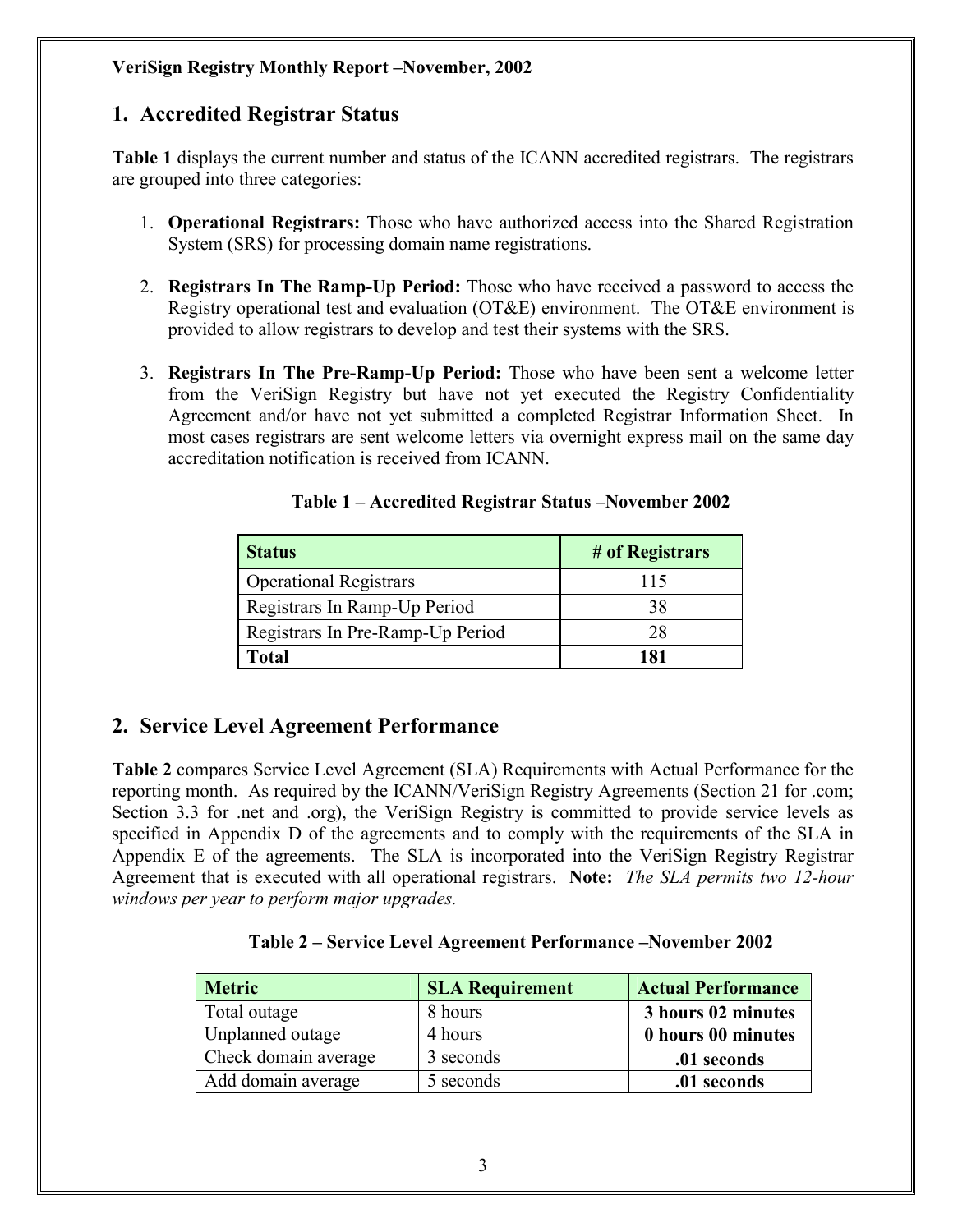## <span id="page-3-0"></span>**3. TLD Zone File Access Activity**

**Table 3** summarizes the zone file access activity for the current reporting month. As required by the ICANN/VeriSign Registry Agreements (Section 21 for .com; Section 3.9 for .net and .org), the VeriSign Registry provides third parties bulk access to the zone files for the .com, .net, and .org TLDs.

|  |  | Table 3 – gTLD Zone File Access Activity November 2002 |
|--|--|--------------------------------------------------------|
|--|--|--------------------------------------------------------|

| Zone file access passwords previous month               |     |
|---------------------------------------------------------|-----|
| New zone file access passwords                          |     |
| Total zone file access approvals end of reporting month | 752 |

#### **4. Completed SRS Software Releases**

As required by the ICANN/VeriSign Registry Agreements (Section 21 for .com; Section 3.9 for .net and .org), **Table 4** shows significant releases that have occurred since January 2001. The VeriSign Registry Shared Registration System (SRS) is continually being improved to better meet the needs of accredited registrars.

| <b>Release Name</b>        | <b>Features</b>                                                                                                            |              | <b>Complete Date</b> |
|----------------------------|----------------------------------------------------------------------------------------------------------------------------|--------------|----------------------|
| Multilingual               | Start of resolution stage, phase 1.                                                                                        | Dec 00       | 15 Jan 01            |
| Fairfax 1                  | Improvements in data integrity and<br>serviceability                                                                       | Mid February | 24 Feb 01            |
| Multilingual               | Addition of code points to support<br>European languages                                                                   | 26 Feb 01    | 26 Feb 01            |
| Multilingual               | Start of resolution phase 2                                                                                                | Mid March    | 19 April 01          |
| Multilingual               | Addition of code points to support<br>Southeast Asian and Indian<br>languages                                              | Late March   | 19 April 01          |
| Multilingual               | Addition of code points to support<br>Middle Eastern languages                                                             | Apr 01       | 19 April 01          |
| Nile                       | User feature improvements<br>including universal blocking<br>required by the new agreements.                               | 28 Sep 01    | 28 Sep 01            |
| Escrow                     | Data escrow enhancements                                                                                                   | 31 Oct 01    | 14 Dec 01            |
| <b>Core Release</b><br>4.0 | User features required by the new<br>agreements to include global user<br>id, bulk transfer from one registrar<br>to many. | 19 Jan 2002  | 19 Jan 2002          |
| Core Release<br>41         | Support of IPv.6, exclusion of<br>orphan A records from gTLD<br>zones, and minor enhancements for<br>performance           | 18 Jun 2002  | 18 Jun 2002          |

#### **Table 4 – Completed Shared Registration System Releases**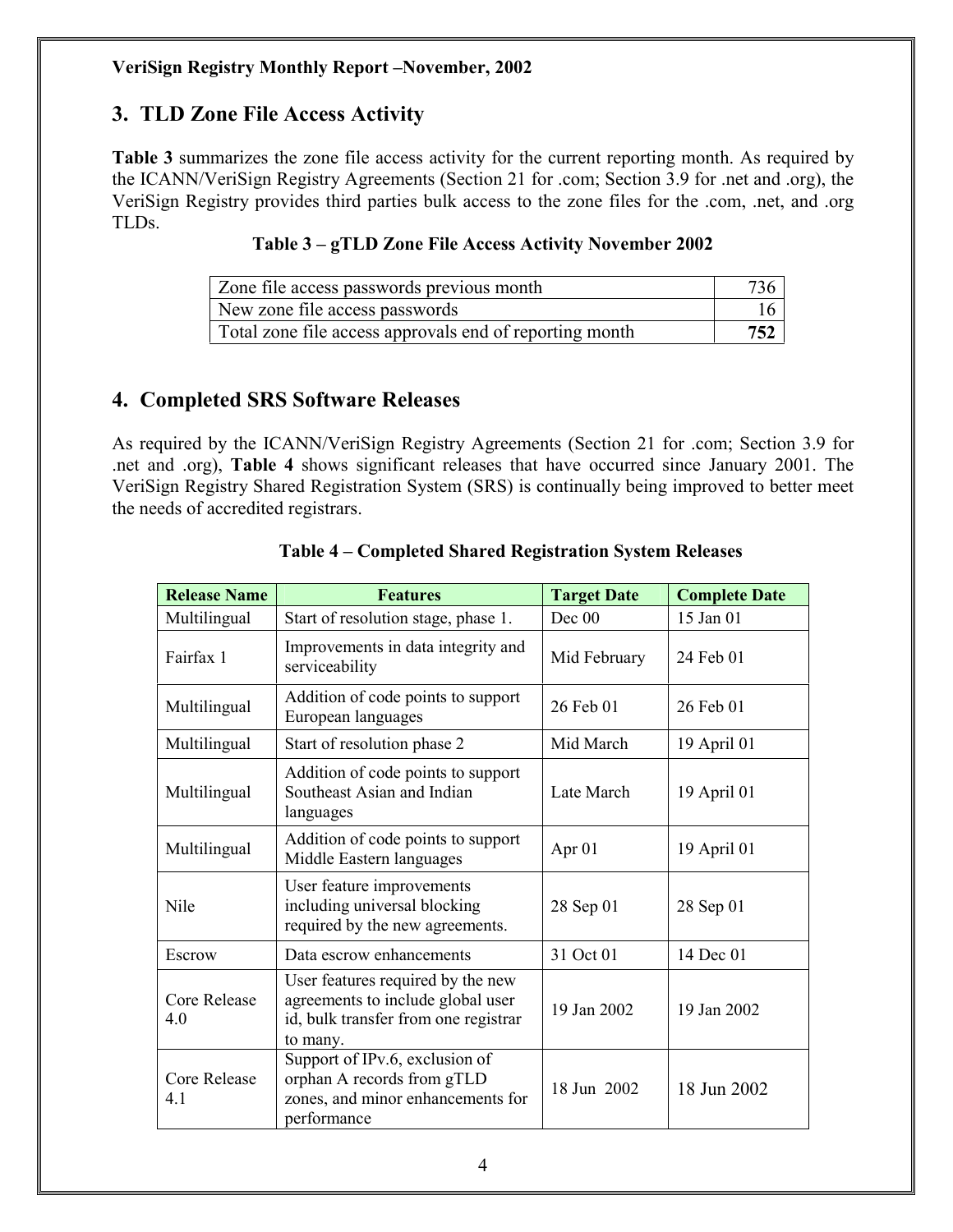<span id="page-4-0"></span>

| <b>Release Name</b> | <b>Features</b>                                                                                                                                                                                                 | <b>Target Date</b> | <b>Complete Date</b> |
|---------------------|-----------------------------------------------------------------------------------------------------------------------------------------------------------------------------------------------------------------|--------------------|----------------------|
| Core Release<br>5.0 | Migration of CSR/Registrar Tool<br>from Dynamo to Weblogic, merge<br>ASCII and IDN RRP application<br>servers, restrict registration of name<br>servers with invalid TLDs.                                      | 28 Sep 2002        | 28 Sep 2002          |
| Core Release<br>5.1 | Add ability to Restore a domain;<br>Sync expiration dates; addition of 3<br>new statuses – redemption period,<br>pending restore, and pending delete;<br>modifications to the CSR/Registrar<br>tools and WhoIs. | 25 Jan 2003        |                      |

## **5. Domain Names Under Sponsorship – Per Registrar**

This data will be provided under separate cover.

## **6. Name Servers Registered – Per Registrar**

This data will be provided under separate cover.

## **7. Domain Names Registered by Registry Operator**

Per the requirements of the .com registry agreement Section 24.B and the .net/.org registry agreements Section 3.6.2, as of 30 June 2002, the following names should be in Appendix X:

> THE-VERISIGN-COM-NET-REGISTRY.COM THE-VERISIGN-COM-NET-REGISTRY.NET THE-VERISIGN-COM-NET-REGISTRY.ORG THE-VERISIGN-REGISTRY.COM THE-VERISIGN-REGISTRY.NET THE-VERISIGN-REGISTRY.ORG THEVERISIGNREGISTRY.COM THEVERISIGNREGISTRY.NET THEVERISIGNREGISTRY.ORG VCNR.COM VCNR.NET VCNR.ORG VERISIGN-COM-NET-REGISTRY.COM VERISIGN-COM-NET-REGISTRY.NET VERISIGN-COM-NET-REGISTRY.ORG VERISIGNCNR.COM VERISIGNCNR.NET VERISIGNCNR.ORG VRSN-CNR.COM VRSN-CNR.NET VRSN-CNR.ORG VRSN-COM-NET-REGISTRY.COM VRSN-COM-NET-REGISTRY.NET VRSN-COM-NET-REGISTRY.ORG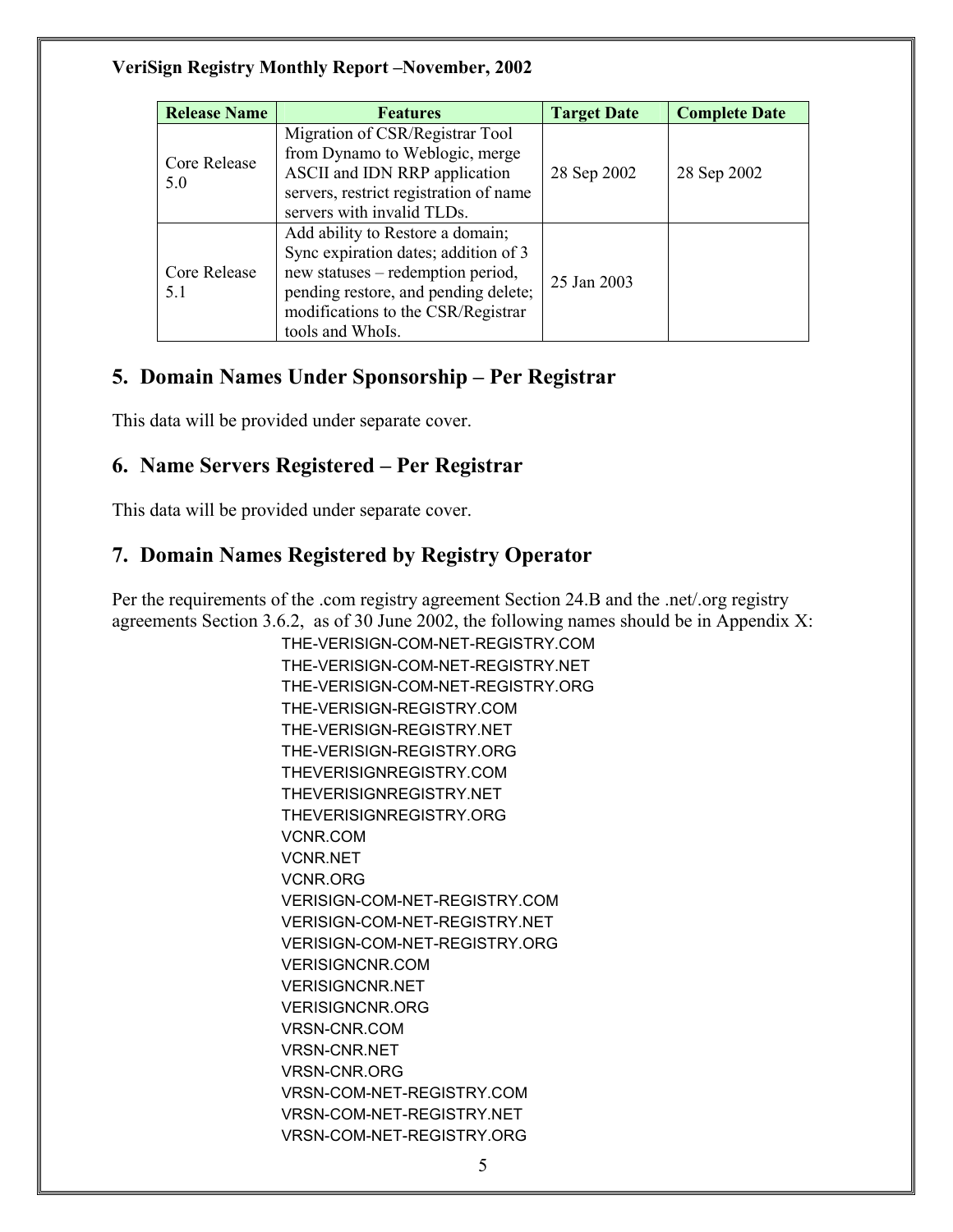VRSNCNR.COM VRSNCNR.NET VRSNCNR.ORG VRSNCOMNETREGISTRY.COM VRSNCOMNETREGISTRY.NET VRSNCOMNETREGISTRY.ORG

#### <span id="page-5-0"></span>**8. Whois Service Activity**

|               | <b>Total Queries</b> | Peak | Avg  |
|---------------|----------------------|------|------|
| Aug-01        | 595.8                | 22.4 | 19.2 |
| $Sep-01$      | 519.2                | 23.3 | 17.3 |
| <b>Oct-01</b> | 478.7                | 21.4 | 15.4 |
| $Nov-01$      | 460.1                | 27.1 | 15.3 |
| Dec-01        | 739.0                | 29.3 | 23.8 |
| Jan-02        | 740.3                | 39.8 | 23.9 |
| <b>Feb-02</b> | 701.4                | 33.2 | 25.0 |
| Mar-02        | 731.6                | 37.9 | 23.6 |
| Apr- $02$     | 735.4                | 41.4 | 24.5 |
| $May-02$      | 651.7                | 34.6 | 21.0 |
| $Jun-02$      | 607.9                | 29.0 | 20.3 |
| $Jul-02$      | 633.6                | 28.5 | 20.4 |
| Aug- $02$     | 686.8                | 34.4 | 22.2 |
| $Sep-02$      | 651.2                | 33.0 | 21.7 |
| $Oct-02$      | 769.0                | 34.9 | 24.8 |
| $Nov-02$      | 686.8                | 34.4 | 22.2 |

**Table 5 – Total Monthly "Whois" Queries (millions**)

## **9. Monthly Growth Trends**

**There are** three main categories of monthly transactions executed by registrars via the Registry Registrar Protocol (RRP) with the Shared Registration System (SRS):

- 1. **Query** This category includes the following transactions: query a domain and query a server.
- 2. **Write**  This category includes the following transactions: adding a new domain, deleting a domain, modifying a domain name record, renewing a domain, transferring a domain, adding a server, deleting a server and modifying a server record.
- 3. **Check** This category includes the following transactions: check a domain and check a server.

**Table 6** shows the number of domain name transactions for each of these categories.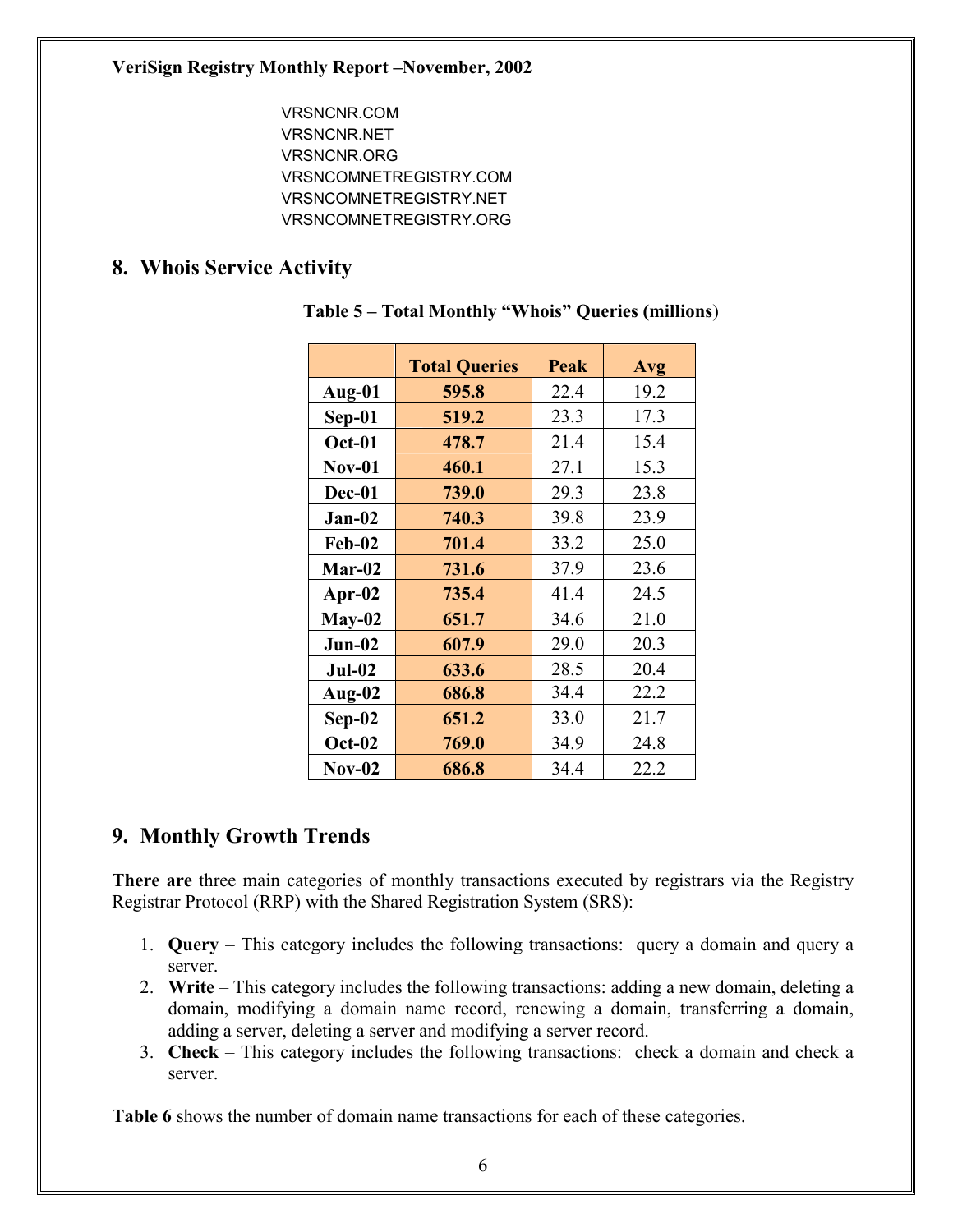<span id="page-6-0"></span>**Table 7** shows the number of name server transactions for each of these categories.

|               | <b>Total</b> | <b>Query</b> | $\frac{0}{0}$ | Write  | $\frac{0}{0}$ | <b>Check</b> | $\frac{0}{0}$ |
|---------------|--------------|--------------|---------------|--------|---------------|--------------|---------------|
| Aug-01        | 1,410.9      | 32.7         | 2.3%          | 67.2   | 4.8%          | 1,311.1      | 92.9%         |
| $Sep-01$      | 2,607.0      | 27.2         | 1.0%          | 69.0   | 2.6%          | 2,510.8      | 96.3%         |
| <b>Oct-01</b> | 2,524.8      | 26.6         | 1.1%          | 57.9   | 2.3%          | 2,440.4      | 96.7%         |
| <b>Nov-01</b> | 3,627.0      | 27.8         | 0.8%          | 210.3  | 5.8%          | 3,388.9      | 93.4%         |
| Dec-01        | 4,069.9      | 42.8         | 1.1%          | 428.5  | 10.5%         | 3,598.5      | 88.4%         |
| $Jan-02$      | 3,478.5      | 39.8         | 1.1%          | 439.5  | 12.6%         | 2,999.2      | 86.2%         |
| <b>Feb-02</b> | 3,191.9      | 37.6         | 1.2%          | 345.7  | 10.8%         | 2,808.6      | 88.0%         |
| Mar-02        | 2,936.9      | 33.1         | 1.1%          | 774.7  | 26.4%         | 2,129.1      | 72.5%         |
| Apr- $02$     | 1,685.5      | 33.3         | 2.0%          | 562.0  | 33.3%         | 1,090.3      | 64.7%         |
| $May-02$      | 5,154.4      | 37.1         | 0.7%          | 1795.3 | 34.8%         | 3,322.0      | 64.4%         |
| $Jun-02$      | 3,236.2      | 23.7         | 0.7%          | 1211.0 | 37.4%         | 2,001.5      | 61.8%         |
| $Jul-02$      | 2,680.9      | 26.6         | 1.0%          | 1805.2 | 67.3%         | 849.1        | 31.7%         |
| Aug- $02$     | 1,661.1      | 34.5         | 2.1%          | 1225.4 | 73.8%         | 401.1        | 24.2%         |
| $Sep-02$      | 3,044.4      | 32.4         | 1.1%          | 2533.8 | 83.2%         | 478.2        | 15.7%         |
| <b>Oct-02</b> | 4,718.9      | 31.8         | 0.7%          | 4070.5 | 86.3%         | 616.6        | 13.1%         |
| $Nov-02$      | 4,953.5      | 35.6         | 0.7%          | 4324.4 | 87.3%         | 593.5        | 12.0%         |

|  | Table 6 – Total Monthly Domain Name Transaction Trend by Category (millions) |
|--|------------------------------------------------------------------------------|
|  |                                                                              |

**Table 7 –Total Monthly Name Server Transactions by Category (millions)** 

|               | <b>Total</b> | <b>Query</b> | $\frac{0}{0}$ | Write | $\frac{0}{0}$ | <b>Check</b> | $\frac{0}{0}$ |
|---------------|--------------|--------------|---------------|-------|---------------|--------------|---------------|
| Aug-01        | 9.8          | 3.5          | 35.6%         | 0.9   | 9.1%          | 5.4          | 55.3%         |
| Sep-01        | 9.8          | 3.0          | 31.1%         | 0.7   | 6.7%          | 6.1          | 62.1%         |
| Oct-01        | 20.6         | 12.3         | 59.6%         | 0.8   | 3.7%          | 7.6          | 36.7%         |
| $Nov-01$      | 32.6         | 12.7         | 38.9%         | 0.6   | 1.9%          | 19.3         | 59.2%         |
| Dec-01        | 26.7         | 11.4         | 42.6%         | 0.5   | 1.9%          | 14.8         | 55.5%         |
| $Jan-02$      | 28.4         | 14.7         | 52.0%         | 0.6   | 2.0%          | 13.0         | 46.0%         |
| <b>Feb-02</b> | 20.4         | 12.3         | 60.2%         | 0.5   | 2.4%          | 7.6          | 37.4%         |
| $Mar-02$      | 23.1         | 13.7         | 59.2%         | 0.2   | 1.1%          | 9.2          | 39.7%         |
| Apr- $02$     | 24.4         | 13.2         | 54.0%         | 0.2   | 0.8%          | 11.0         | 45.2%         |
| $May-02$      | 22.7         | 12.8         | 56.4%         | 0.2   | 0.9%          | 9.7          | 42.7%         |
| $Jun-02$      | 19.4         | 11.6         | 59.6%         | 0.2   | 1.2%          | 7.6          | 39.2%         |
| $Jul-02$      | 20.9         | 11.9         | 57.2%         | 0.3   | 1.6%          | 8.6          | 41.2%         |
| Aug- $02$     | 19.1         | 11.4         | 59.7%         | 0.2   | 1.1%          | 7.5          | 39.2%         |
| $Sep-02$      | 18.4         | 11.4         | 61.8%         | 0.1   | 0.7%          | 6.9          | 37.4%         |
| <b>Oct-02</b> | 20.5         | 12.0         | 58.9%         | 0.2   | 0.8%          | 8.3          | 40.4%         |
| $Nov-02$      | 20.8         | 13.5         | 65.0%         | 0.2   | 0.8%          | 7.1          | 34.2%         |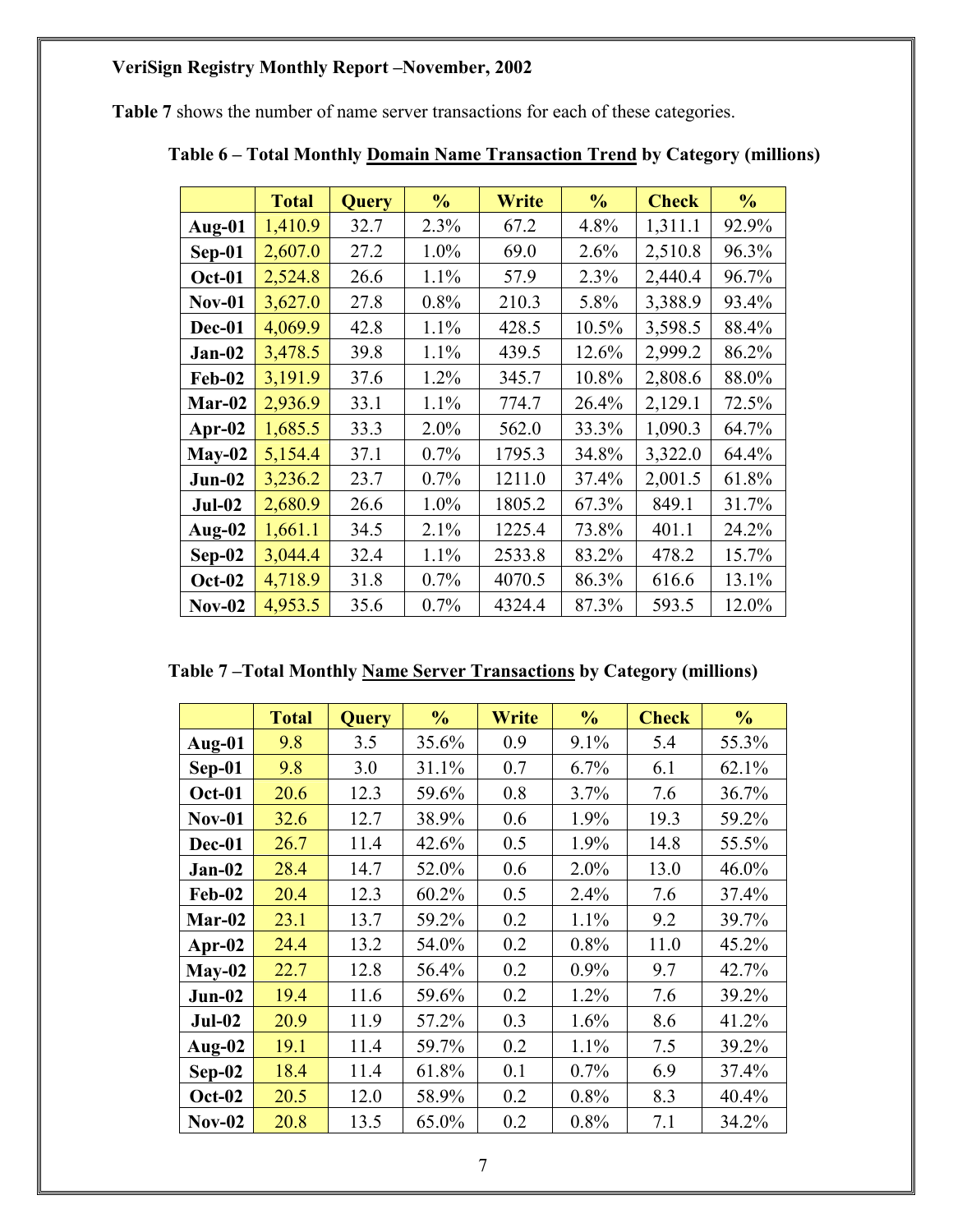## <span id="page-7-0"></span>**10. Total Number of Transactions by Subcategory by Month**

**Table 8** shows the number of domain name 'write' transactions. **Table 9** shows the number of name server 'write' transactions.

|               | <b>Total</b> | <b>Add</b> | <b>Delete</b> | <b>Modify</b> | <b>Renew</b> | <b>Transfer</b> |
|---------------|--------------|------------|---------------|---------------|--------------|-----------------|
| Aug-01        | 67.2         | 60.8       | 1.1           | 4.1           | 0.7          | 0.5             |
| Sep-01        | 69.0         | 63.3       | 1.3           | 3.4           | 0.5          | 0.5             |
| <b>Oct-01</b> | 57.9         | 51.6       | 1.2           | 4.0           | 0.5          | 0.5             |
| <b>Nov-01</b> | 210.3        | 203.3      | 1.7           | 4.3           | 0.5          | 0.5             |
| Dec-01        | 428.5        | 419.5      | 1.6           | 6.3           | 0.5          | 0.6             |
| Jan-02        | 439.5        | 428.6      | 1.1           | 8.2           | 0.7          | 0.8             |
| <b>Feb-02</b> | 345.7        | 333.4      | 1.6           | 9.4           | 0.7          | 0.6             |
| Mar-02        | 774.7        | 762.7      | 3.2           | 7.5           | 0.7          | 0.6             |
| Apr- $02$     | 562.0        | 550.7      | 3.1           | 7.0           | 0.6          | 0.6             |
| $May-02$      | 1795.3       | 1783.8     | 2.2           | 7.8           | 0.6          | 0.9             |
| $Jun-02$      | 1211.0       | 1202.9     | 1.4           | 5.5           | 0.5          | 0.6             |
| $Jul-02$      | 1805.2       | 1797.3     | 1.1           | 5.5           | 0.5          | 0.8             |
| Aug-02        | 1225.4       | 1213.1     | 1.2           | 9.7           | 0.5          | 0.9             |
| $Sep-02$      | 2533.8       | 2526.1     | 0.9           | 5.2           | 0.6          | 1.0             |
| <b>Oct-02</b> | 4070.5       | 4060.1     | 1.0           | 7.6           | 0.5          | 1.3             |
| $Nov-02$      | 4324.4       | 4312.4     | 0.9           | 9.4           | 0.6          | 1.2             |

| Table 8 - Total Monthly Domain Name Write Transactions by Subcategory (millions) |  |  |  |
|----------------------------------------------------------------------------------|--|--|--|
|                                                                                  |  |  |  |

| Table 9 - Total Monthly Name Server Write Transactions by Subcategory (millions) |  |
|----------------------------------------------------------------------------------|--|
|----------------------------------------------------------------------------------|--|

|          | <b>Total</b> | <b>Add</b> | <b>Delete</b> | <b>Modify</b> |
|----------|--------------|------------|---------------|---------------|
| Aug-01   | 0.89         | 0.84       | 0.01          | 0.03          |
| $Sep-01$ | 0.66         | 0.59       | 0.05          | 0.02          |
| Oct-01   | 0.77         | 0.69       | 0.05          | 0.03          |
| $Nov-01$ | 0.62         | 0.56       | 0.02          | 0.04          |
| Dec-01   | 0.50         | 0.44       | 0.02          | 0.04          |
| $Jan-02$ | 0.57         | 0.52       | 0.01          | 0.04          |
| Feb-02   | 0.49         | 0.45       | 0.01          | 0.03          |
| Mar-02   | 0.25         | 0.17       | 0.05          | 0.03          |
| Apr-02   | 0.18         | 0.14       | 0.02          | 0.03          |
| $May-02$ | 0.21         | 0.15       | 0.03          | 0.03          |
| $Jun-02$ | 0.23         | 0.11       | 0.08          | 0.03          |
| $Jul-02$ | 0.34         | 0.08       | 0.21          | 0.04          |
| Aug-02   | 0.20         | 0.08       | 0.05          | 0.07          |
| $Sep-02$ | 0.14         | 0.08       | 0.03          | 0.03          |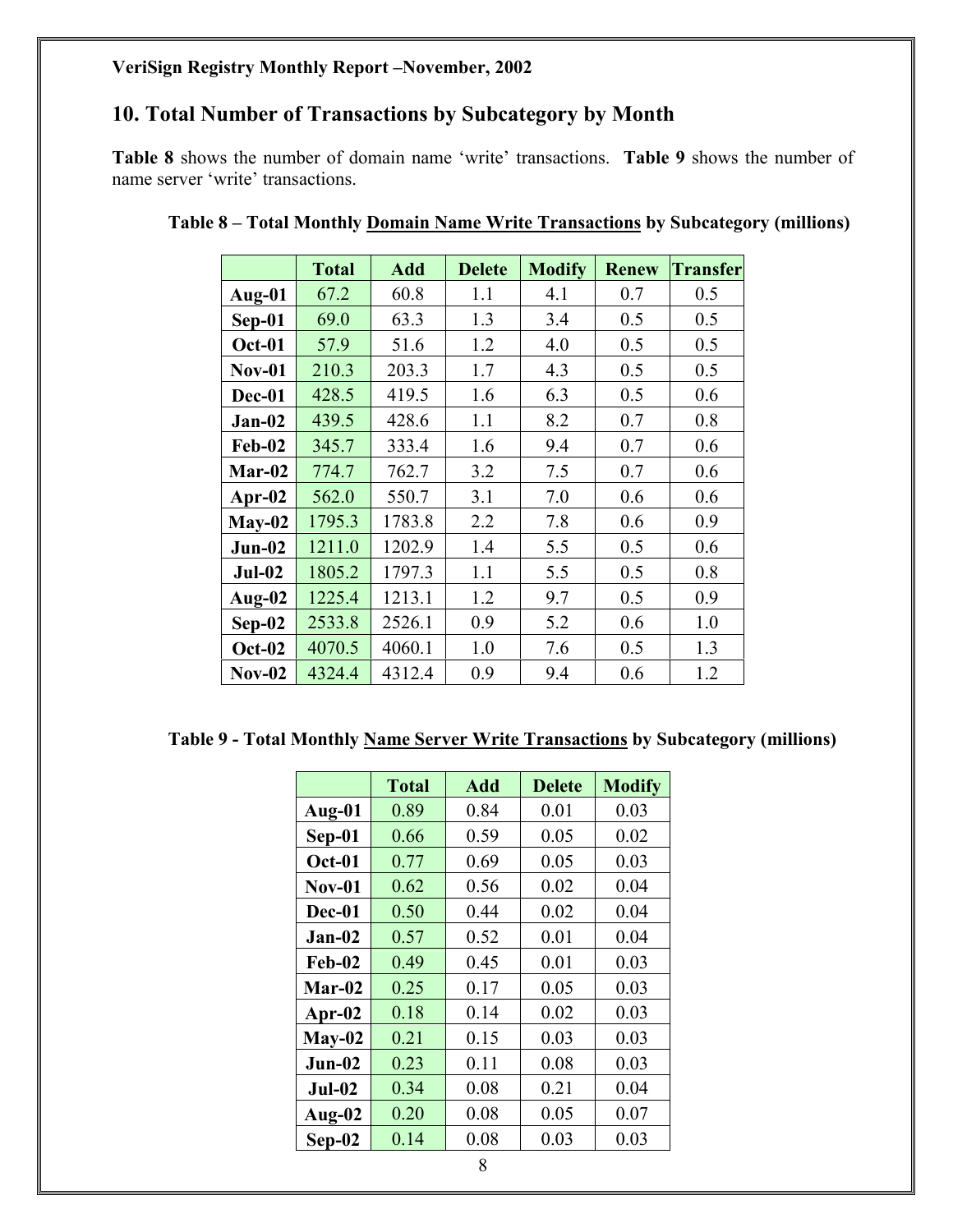|               | <b>Total</b> | Add  | <b>Delete</b> | <b>Modify</b> |  |
|---------------|--------------|------|---------------|---------------|--|
| <b>Oct-02</b> | 0.15         | 0.09 | 0.03          | 0.03          |  |
| $Nov-02$      |              |      | 0.03          | 0.03          |  |

## <span id="page-8-0"></span>**11. Average Daily Transaction Range (In Millions)**



**Figure 1 – Average Daily Transaction Range**

## **12. TLD Geographical Registrations Distribution**

The VeriSign Registry does not have registrant contact information.

## **13. Other Information**

The following information is not required in the ICANN/VeriSign Registry Agreements but is provided as a continuation of data that was provided in monthly reports prior to the effective dates of the current agreements.

**Table 10** shows the trend of total monthly transactions (domain names and name servers) for the .com, .net and .org TLDs.

|  |  |  |  |  | Table 10 – Total Monthly Transactions by Category (In Millions) |
|--|--|--|--|--|-----------------------------------------------------------------|
|--|--|--|--|--|-----------------------------------------------------------------|

|                                | <b>Total</b> | Ouerv | $\frac{6}{6}$ | Write | $\frac{0}{0}$ | <b>Check</b>              | $\frac{1}{2}$ |
|--------------------------------|--------------|-------|---------------|-------|---------------|---------------------------|---------------|
| $\vert$ Aug-01 $\vert$ 1,420.7 |              | 36.2  | $12.5\%$      | 68.1  |               | $4.8\%$   1,316.5   92.7% |               |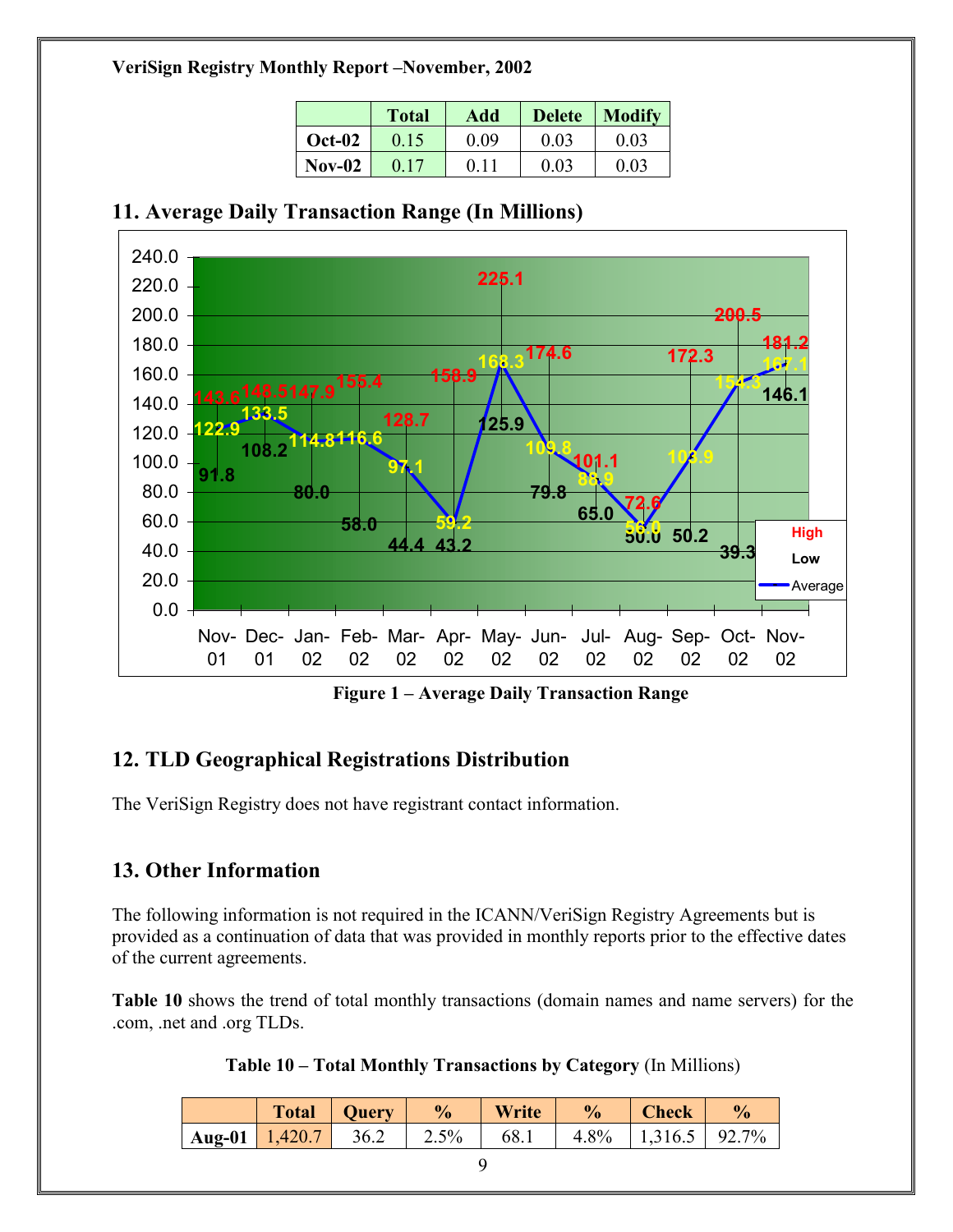<span id="page-9-0"></span>

|               | <b>Total</b> | Query | $\frac{6}{10}$ | Write  | $\frac{0}{0}$ | <b>Check</b> | $\frac{6}{6}$ |
|---------------|--------------|-------|----------------|--------|---------------|--------------|---------------|
| $Sep-01$      | 2,616.8      | 30.2  | 1.2%           | 69.7   | 2.7%          | 2,516.9      | 96.2%         |
| <b>Oct-01</b> | 2,545.4      | 38.9  | 1.5%           | 58.6   | 2.3%          | 2,447.9      | 96.2%         |
| $Nov-01$      | 3,659.6      | 40.5  | 1.1%           | 210.9  | 5.8%          | 3,408.3      | 93.1%         |
| Dec-01        | 4,096.6      | 54.2  | $1.3\%$        | 429.0  | 10.5%         | 3,613.3      | 88.2%         |
| $Jan-02$      | 3,506.8      | 54.5  | 1.6%           | 440.1  | 12.5%         | 3,012.2      | 85.9%         |
| <b>Feb-02</b> | 3,212.2      | 49.8  | 1.6%           | 346.2  | 10.8%         | 2,816.2      | 87.7%         |
| Mar-02        | 2,960.0      | 46.8  | 1.6%           | 775.0  | 26.2%         | 2,138.2      | 72.2%         |
| Apr- $02$     | 1,709.9      | 46.4  | 2.7%           | 562.2  | 32.9%         | 1,101.3      | 64.4%         |
| $May-02$      | 5,177.0      | 49.9  | 1.0%           | 1795.5 | 34.7%         | 3,331.7      | 64.4%         |
| $Jun-02$      | 3,255.6      | 35.3  | 1.1%           | 1211.3 | 37.2%         | 2,009.1      | 61.7%         |
| $Jul-02$      | 2,701.7      | 38.5  | $1.4\%$        | 1805.5 | 66.8%         | 857.7        | 31.7%         |
| Aug-02        | 1,680.1      | 45.9  | 2.7%           | 1225.6 | 72.9%         | 408.6        | 24.3%         |
| $Sep-02$      | 3,062.7      | 43.8  | 1.4%           | 2533.9 | 82.7%         | 485.1        | 15.8%         |
| <b>Oct-02</b> | 4,739.3      | 43.8  | 0.9%           | 4070.7 | 85.9%         | 624.9        | 13.2%         |
| $Nov-02$      | 4,974.3      | 49.1  | 1.0%           | 4324.6 | 86.9%         | 600.6        | 12.1%         |

Figure 2 displays the monthly growth trend in total Registry transactions (domain names and name servers) in millions for the .com, .net and .org TLDs.



**Figure 2 – Total Transactions by Month (In millions)**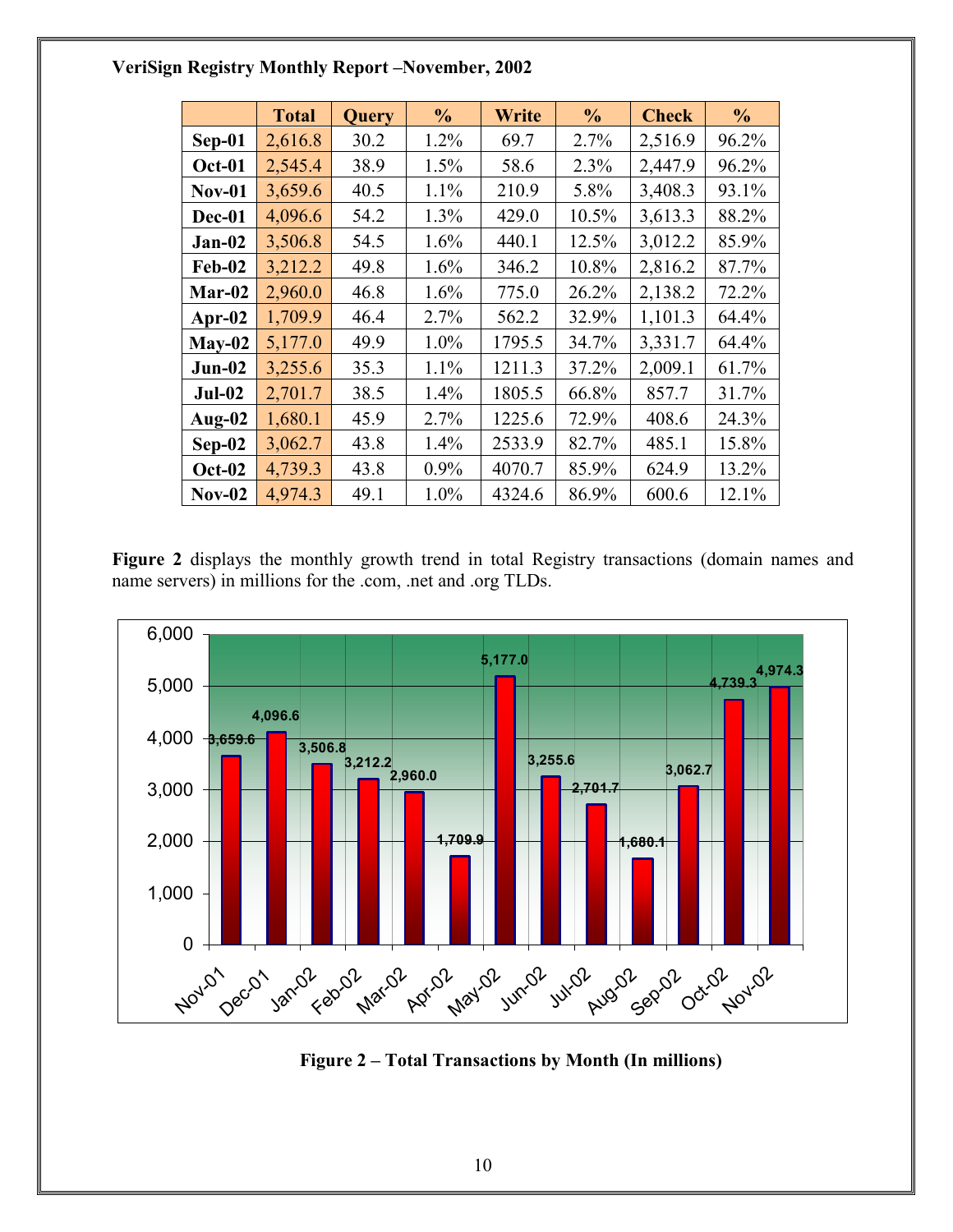<span id="page-10-0"></span>**Figure 3** shows the percent of second-level domain names registered in each of the .com, .net and .org gTLDs as of the end of the current reporting month.



 **Figure 3 – TLD Registrations Distribution –November 30, 2002**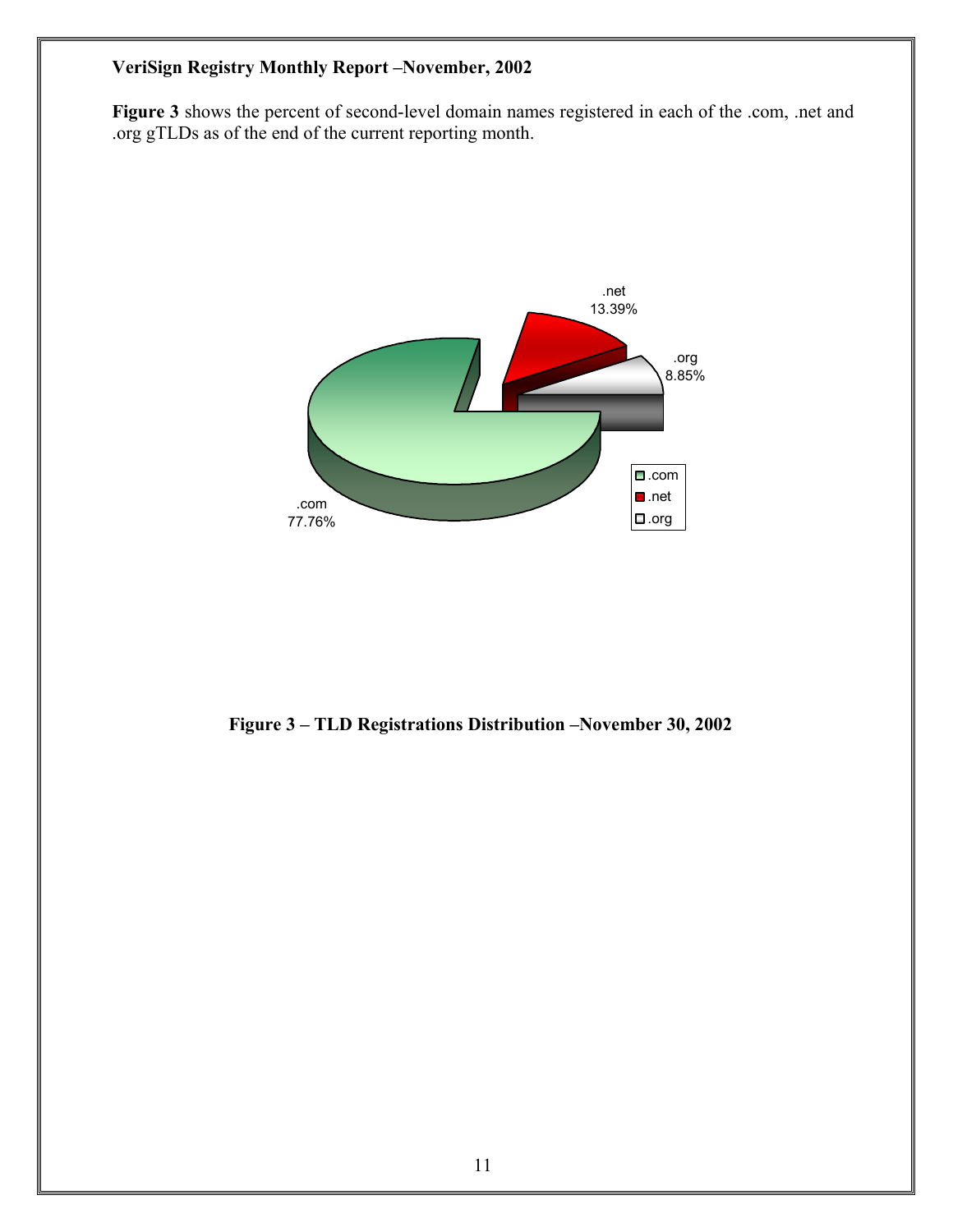

|                                                    |            |            |            | <b>Total Domain</b> | <b>Name</b>    |
|----------------------------------------------------|------------|------------|------------|---------------------|----------------|
| <b>REGISTRAR</b>                                   | <b>COM</b> | <b>NET</b> | <b>ORG</b> | <b>Names</b>        | <b>Servers</b> |
| 007Names, Inc.                                     | 1,703      | 267        | 182        | 2,152               | 61             |
| Domain Names International, Inc. d/b/a 1dni.com    | 1,891      | 294        | 189        | 2,374               | 88             |
| eNameCo.                                           | 14,151     | 2,890      | 2,612      | 19,653              | 606            |
| 123 Easy Domain Names dba Signature Domains        | 16,829     | 6,525      | 3,820      | 27,174              | 398            |
| 123 Registration, Inc.                             | 3,290      | 743        | 527        | 4,560               | 120            |
| 1stDomain.net, division of G+D International LLC   | 9,913      | 2,191      | 1,518      | 13,622              | 1,265          |
| A Technology Company, Inc. d/b/a namesystem.com    | 3,161      | 405        | 282        | 3,848               | 59             |
| Abacus America, Inc. dba Names4Ever                | 98,963     | 16,066     | 11,145     | 126,174             | 2,805          |
| <b>Active ISP ASA</b>                              | 53,189     | 9,589      | 5,545      | 68,323              | 220            |
| <b>Address Creation</b>                            | 8,394      | 1,003      | 880        | 10,277              | 299            |
| Alices Registry, Inc.                              | 117        | 37         | 38         | 192                 | 13             |
| All West Communications, Inc. d/b/a AW Registry    | 25,991     | 4,599      | 2,668      | 33,258              | 1,744          |
| Alldomains.com Inc.                                | 90,902     | 12,260     | 7,793      | 110,955             | 1,837          |
| AllGlobalNames S.A.                                | 188        | 132        | 113        | 433                 | 13             |
| America Online, Inc. dba AOL and/or CompuServe-AOL | 3,979      | 1,398      | 1,088      | 6,465               | 78             |
| Arsys Internet, S.L. d/b/a soloregistros.com       | 6,906      | 1,209      | 891        | 9,006               | 26             |
| Ascio Technologies, Inc.                           | 81,868     | 21,295     | 12,294     | 115,457             | 747            |
| <b>BB Online UK Ltd</b>                            | 9,547      | 1,865      | 1,177      | 12,589              | 228            |
| Blueberry Hill Comm., Inc. dba 4Domains.com        | 5,894      | 918        | 657        | 7,469               | 165            |
| BookMyName SAS                                     | 8,537      | 1,464      | 1,006      | 11,007              | 146            |
| BulkRegister.com, Inc.                             | 1,053,939  | 166,205    | 103,701    | 1,323,845           | 28,360         |
| Capital Networks Pty LTD                           | 48,736     | 6,855      | 3,409      | 59,000              | 1,825          |
| Catalog.com, Inc.                                  | 28,218     | 3,567      | 3,477      | 35,262              | 234            |
| <b>CommuniGal Communications Ltd</b>               | 2,660      | 79         | 32         | 2,771               |                |
| Computer Services Langenbach GmbH dba joker.com    | 330,782    | 74,497     | 39,511     | 444,790             | 8,637          |
| ComputerDataNetworks dba shop4domain/netonedomains | 6,701      | 288        | 171        | 7,160               | 41             |
| <b>CORE</b> Internet Council of Registrars         | 368,944    | 84,475     | 50,291     | 503,710             | 11,011         |
| Corporate Domains, Inc.                            | 2,151      | 702        | 495        | 3,348               | 69             |
| Cronon AG Berlin, Niederlassung Regensburg         | 40,998     | 14,589     | 8,607      | 64,194              | 1,277          |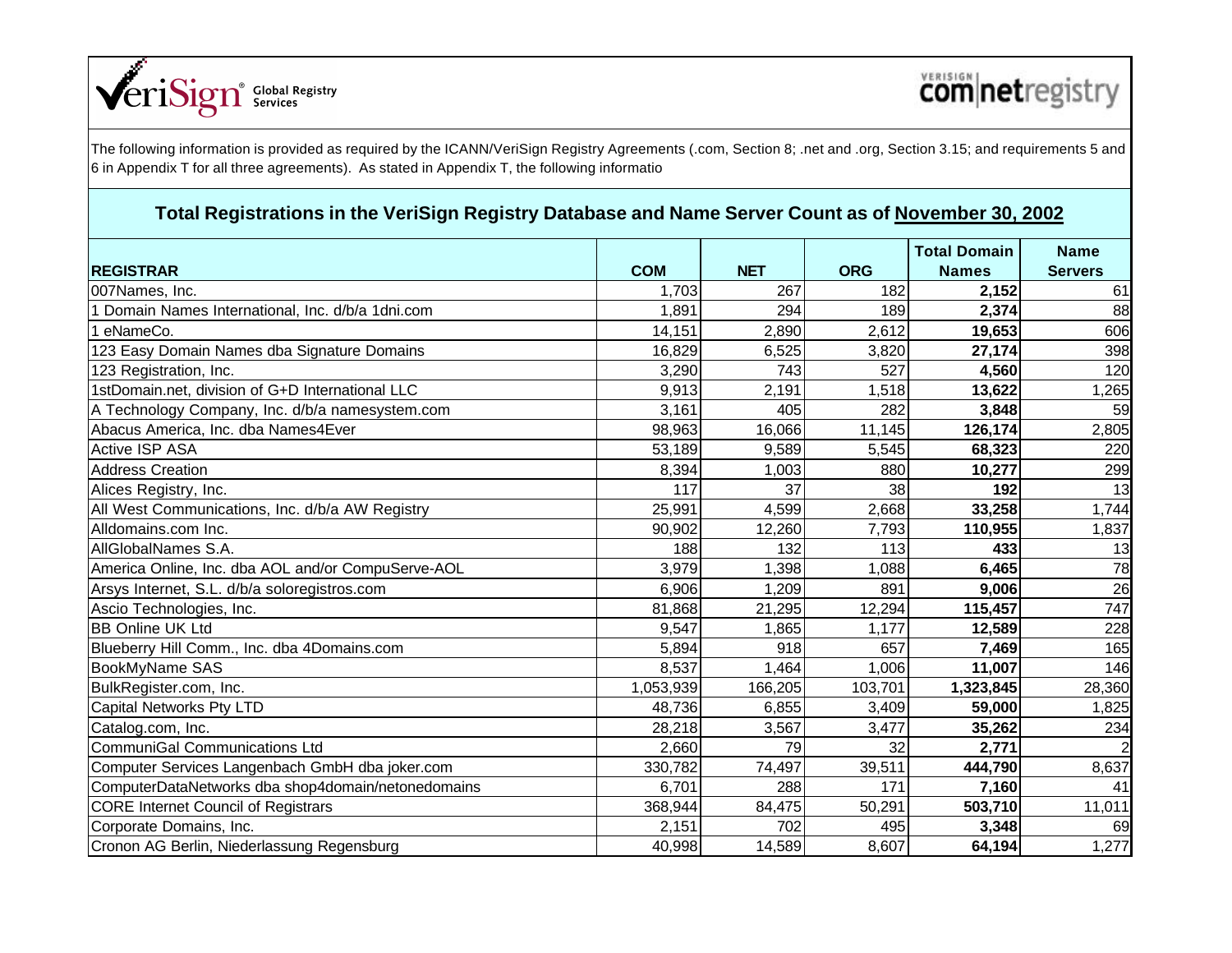|                                               |                |            |                | <b>Total Domain</b> | <b>Name</b>    |
|-----------------------------------------------|----------------|------------|----------------|---------------------|----------------|
| <b>REGISTRAR</b>                              | <b>COM</b>     | <b>NET</b> | <b>ORG</b>     | <b>Names</b>        | <b>Servers</b> |
| Deutsche Telekom AG                           | 6,209          | 1,797      | 1,700          | 9,706               | 111            |
| Direct Information Pvt. Ltd., dba Directl.com | 25,732         | 3,105      | 2,517          | 31,354              | 1,548          |
| Dodora Unified Communications, Inc.           |                |            |                | 9                   |                |
| Domain Bank, Inc.                             | 148,290        | 22,636     | 14,092         | 185,018             | 2,697          |
| <b>Domain Registration Services</b>           | 30,526         | 4,155      | 3,549          | 38,230              | 1,774          |
| Domain The Net Technologies Ltd.              | $\overline{2}$ |            | $\overline{2}$ |                     | $\Omega$       |
| DomainDiscover                                | 317,331        | 64,720     | 38,025         | 420,076             | 6,498          |
| Domaininfo AB d/b/a domaininfo.com            | 21,182         | 5,273      | 3,628          | 30,083              | 2,817          |
| DomainName, Inc.                              | 2,017          | 303        | 181            | 2,501               |                |
| DomainPeople, Inc.                            | 107,797        | 16,215     | 10,511         | 134,523             | 6,804          |
| DomainRegistry.com, Inc.                      | 8,435          | 1,298      | 1,306          | 11,039              | 397            |
| Domainsite.com, Inc.                          | 16,917         | 2,978      | 2,127          | 22,022              | 210            |
| DomainZoo.com, Inc.                           | 6,572          | 1,490      | 947            | 9,009               | 123            |
| DomReg Ltd.                                   | 6,420          |            |                | 6,422               | 28             |
| Dotster, Inc.                                 | 462,228        | 78,042     | 55,737         | 596,007             | 25,371         |
| Eastern Communications Co., Ltd.              | 7,226          | 883        | 331            | 8,440               | 207            |
| Easyspace LTD                                 | 122,269        | 21,386     | 11,625         | 155,280             | 2,502          |
| eMarkmonitor Inc. dba Markmonitor             | 5,873          | 1,343      | 1,280          | 8,496               | 114            |
| EnCirca Inc                                   | 547            | 69         | 39             | 655                 | 11             |
| EnetRegistry.com Corporation                  | 375            | 68         | 34             | 477                 | 36             |
| eNom, Inc.                                    | 1,149,008      | 159,544    | 93,379         | 1,401,931           | 31,164         |
| <b>EPAG Enter-Price Multimedia AG</b>         | 46,584         | 20,382     | 12,685         | 79,651              | 325            |
| Fabulous.com Pty Ltd.                         | 102,725        | 961        | 618            | 104,304             | 56             |
| G.K. Group, L.L.C.                            | 74,806         | 13,547     | 9,376          | 97,729              | 3,877          |
| Gabia, Inc.                                   | 128,410        | 29,293     | 9,791          | 167,494             | 11,908         |
| <b>GANDI</b>                                  | 251,418        | 61,310     | 47,521         | 360,249             | 15,539         |
| Global Media Online, Inc                      | 178,951        | 39,365     | 13,340         | 231,656             | 21,807         |
| Globedom Datenkommunikations GmbH             | 3,561          | 1,048      | 503            | 5,112               | 341            |
| Go Daddy Software, Inc.                       | 1,112,817      | 189,150    | 120,262        | 1,422,229           | 41,033         |
| HANGANG Systems, Inc. d/b/a doregi.com        | 82,050         | 20,446     | 5,208          | 107,704             | 7,313          |
| I.D.R. Internet Domain Registry Ltd.          | 3,177          | 162        | 162            | 3,501               | 60             |
| iHoldings.com, Inc. d/b/a Dotregistrar.com    | 529,548        | 68,612     | 31,676         | 629,836             | 6,565          |
| Innerwise, Inc. d/b/a ItsYourDomain.com       | 280,035        | 38,883     | 23,022         | 341,940             | 5,639          |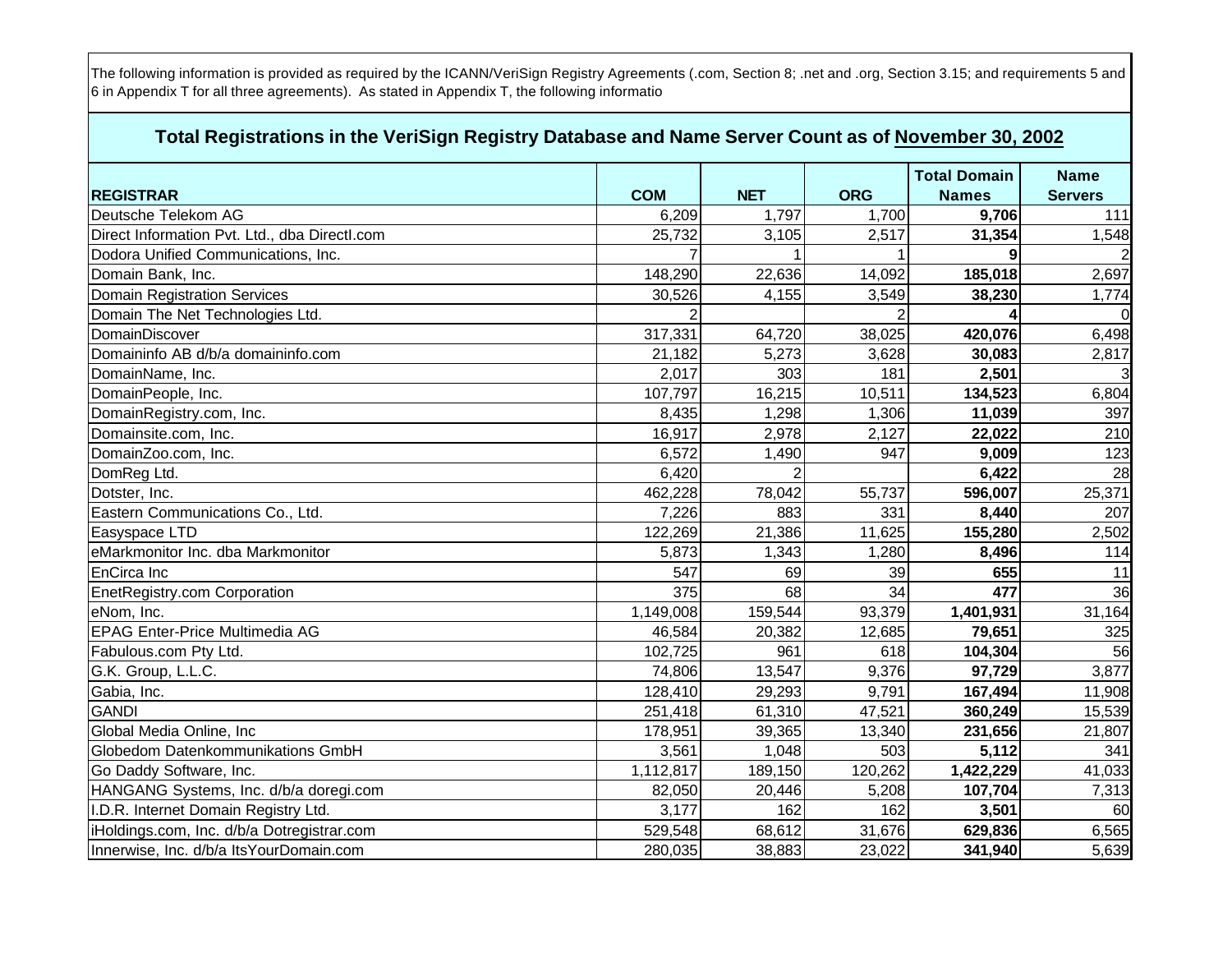|                                                              |            |            |            | <b>Total Domain</b> | <b>Name</b>    |
|--------------------------------------------------------------|------------|------------|------------|---------------------|----------------|
| <b>REGISTRAR</b>                                             | <b>COM</b> | <b>NET</b> | <b>ORG</b> | <b>Names</b>        | <b>Servers</b> |
| InterAccess Co.                                              | 1,639      | 382        | 388        | 2,409               | 36             |
| Interactive Telecom Network, Inc.                            | 2,190      | 252        | 26         | 2,468               |                |
| Intercosmos Media Group, Inc. d/b/a directNIC.com            | 581,612    | 76,467     | 46,234     | 704,313             | 17,570         |
| Interdomain, S.A.                                            | 29,301     | 4,624      | 2,786      | 36,711              | 616            |
| <b>Internetters Limited</b>                                  | 4,392      | 193        | 80         | 4,665               | 9              |
| Key-Systems GmbH                                             | 20,884     | 5,270      | 3,004      | 29,158              | 1,437          |
| Korea Information Certificate Authority Inc dba DomainCA.com | 2,729      | 469        | 113        | 3,311               | 76             |
| Melbourne IT, Ltd. d/b/a Internet Names Worldwide            | 1,296,328  | 215,388    | 130,292    | 1,642,008           | 14,141         |
| Mobilcom City Line GmbH dba topnet AG                        | 58         | 50         | 19         | 127                 | 8              |
| Moniker Online Services, Inc.                                | 26,218     | 2,907      | 1,331      | 30,456              | 141            |
| NAMEBAY                                                      | 33,220     | 6,450      | 4,013      | 43,683              | 1,087          |
| NameEngine, Inc.                                             | 6,828      | 1,730      | 1,335      | 9,893               | 129            |
| NameScout Corp                                               | 31,102     | 5,114      | 3,822      | 40,038              | 846            |
| NamesDirect.Com, Inc.                                        | 100,259    | 18,446     | 12,494     | 131,199             | 2,418          |
| NameSecure.com                                               | 97,997     | 16,332     | 13,661     | 127,990             | 1,245          |
| NameTree, Inc.                                               | 15         |            |            | 16                  | $\Omega$       |
| Netbenefit PLC aka NetNames                                  | 27,647     | 7,084      | 5,285      | 40,016              | 147            |
| Neteka, Inc. dba namesbeyond.com                             | 3,979      | 578        | 353        | 4,910               | 86             |
| Netpia.com, Inc.                                             | 92,621     | 18,735     | 5,708      | 117,064             | 3,841          |
| Network Solutions, Inc.                                      | 6,733,050  | 1,130,689  | 925,718    | 8,789,457           | 350,056        |
| Nominalia Internet S.L.                                      | 1,749      | 396        | 283        | 2,428               | 321            |
| <b>NORDNET</b>                                               | 67,703     | 4,514      | 3,413      | 75,630              | 184            |
| Omnis Network, LLC                                           | 10,401     | 1,434      | 1,205      | 13,040              | 610            |
| OnlineNIC, Inc.                                              | 311,573    | 45,297     | 16,976     | 373,846             | 4,367          |
| <b>OVH</b>                                                   | 10,639     | 2,829      | 1,732      | 15,200              | 941            |
| pairNIC                                                      | 11,952     | 1,937      | 2,256      | 16,145              | 544            |
| Parava Networks Inc dba RegistrateYa.com nAAme.com           | 30,717     | 5,443      | 3,098      | 39,258              | 1,005          |
| pAsia, Inc.                                                  | 2,994      | 626        | 265        | 3,885               | 253            |
| Primus Telco Pty Ltd dba PrimusDomain/PlanetDomain           | 16,588     | 3,081      | 1,749      | 21,418              | 1,404          |
| PSI-Japan, Inc.                                              | 27,444     | 5,149      | 1,861      | 34,454              | 4,683          |
| R&K GlobalBusinessServices, Inc. dba 000Domains.com          | 499        | 73         | 31         | 603                 |                |
| register.com, Inc.                                           | 2,281,815  | 385,404    | 255,362    | 2,922,581           | 78,980         |
| Register.it SPA                                              | 11,773     | 2,782      | 1,777      | 16,332              | 86             |